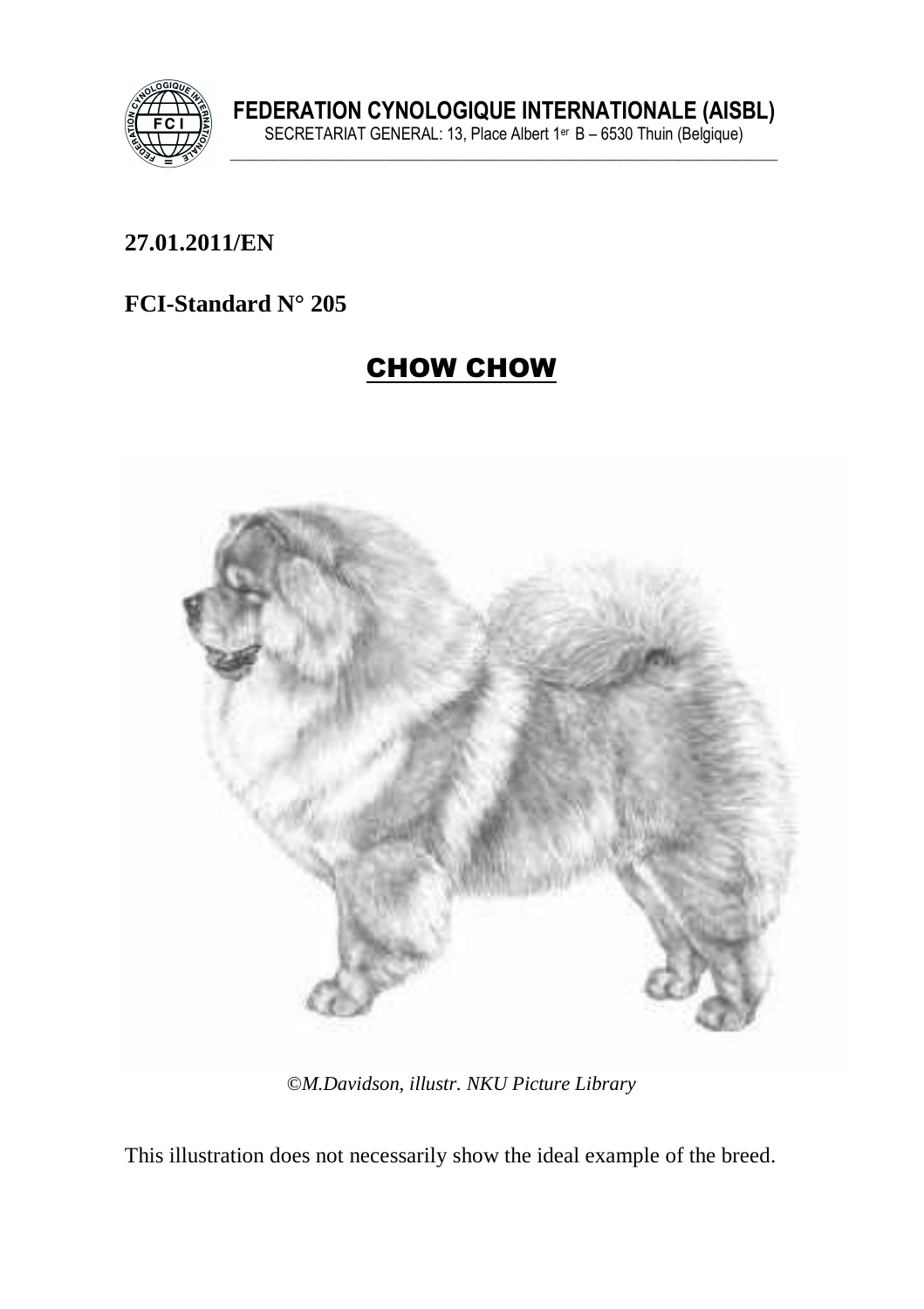**ORIGIN**: China

**PATRONAGE**: Great Britain.

### **DATE OF PUBLICATION OF THE OFFICIAL VALID STANDARD**: 13.10.2010.

**UTILIZATION**: Guard dog, companion

### **FCI-CLASSIFICATION:** Group 5 Spitz and primitive type. Section 5 Asian Spitz and related **breeds** Without working trial.

**BRIEF HISTORICAL SUMMARY:** The ancestry of the Chow is attributed to China where he was kept as a guard dog, and also used for hunting. The Chow has been known in China for upwards of 2,000 years and is related to Spitz dogs of the Nordic type, also containing something of the mastiff. Because of China's 'closed door' policy to the rest of the world Chows did not begin to appear in other countries until around 1800. He made his way to England sometime during the late eighteenth century and was not really noticed in Britain until the 1920s, with a number being shown at Crufts in 1925.

**GENERAL APPEARANCE**: Active, compact, short-coupled and essentially well balanced, leonine in appearance, proud, dignified bearing; well knit frame; tail carried well over back. **Should always be able to move freely and must not have so much coat as to impede activity or cause distress in hot weather. A bluish-black tongue is characteristic.** 

**IMPORTANT PROPORTIONS**: **The distance from withers to elbow is equal to the distance from elbow to ground.**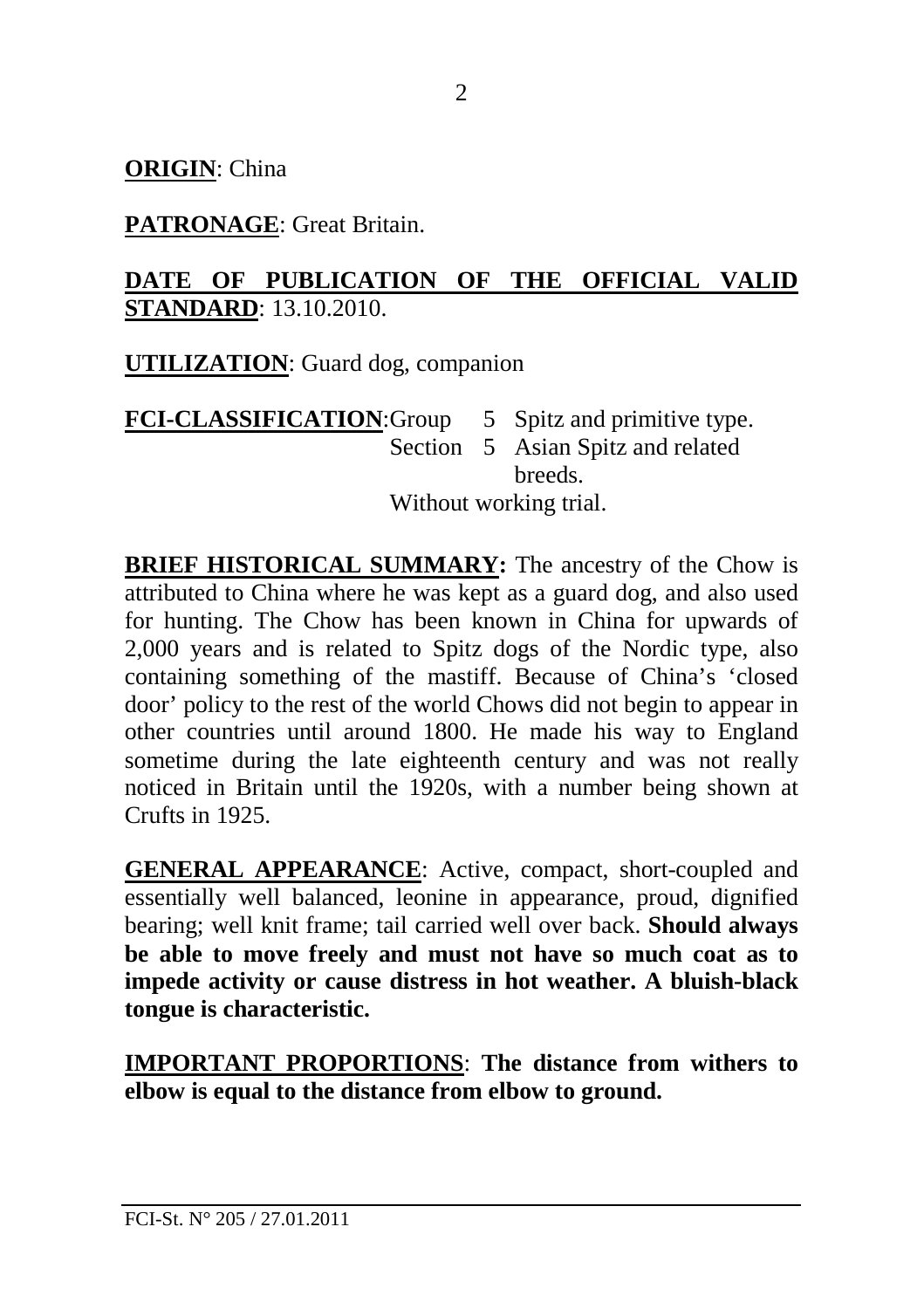**BEHAVIOUR AND TEMPERAMENT**: Quiet dog, good guard**.**

Independent, loyal, yet aloof.

### **HEAD**

CRANIAL REGION: Skull: Flat, broad. Stop: Not pronounced.

#### FACIAL REGION:

Nose: Large and wide in all cases**,** black (with exception of cream and near white**,** in which case a light**er** coloured nose is permissible, and in blues and fawns a self-coloured nose **(but black preferable in all cases).** 

Muzzle: Moderate in length, broad from eyes to end (not pointed at end like a fox). Well filled out under the eyes.

Lips: **A solid black mouth including the roof and flews, with a bluish black tongue is ideal. However, some dilution may be evident in the gums of blues and fawns and this dilution may be more pronounced in creams and whites.** 

Jaws / Teeth: Teeth strong and level, jaws strong, with a perfect, regular and complete scissor bite, i.e. the upper teeth closely overlapping the lower teeth and set square to the jaws.

Eyes: Dark, oval shaped, medium sized and clean. A matching coloured eye permissible in blues and fawns. Clean eye, free from entropion, never being penalised for sake of mere size.

Ears: Small, thick, slightly rounded at tip, carried stiffly and wide apart but tilting well forward over eyes and slightly towards each other, giving peculiar characteristic scowling expression of the breed. Scowl never to be achieved by loose wrinkled skin of head.

**NECK**: Strong, full, not short, set well on shoulders and slightly arched. **Of sufficient length to carry the head proudly above the topline.** 

### **BODY**:

Back: Short, level and strong. Loin: Powerful. Chest: Broad and deep. Ribs well sprung, but not barrelled.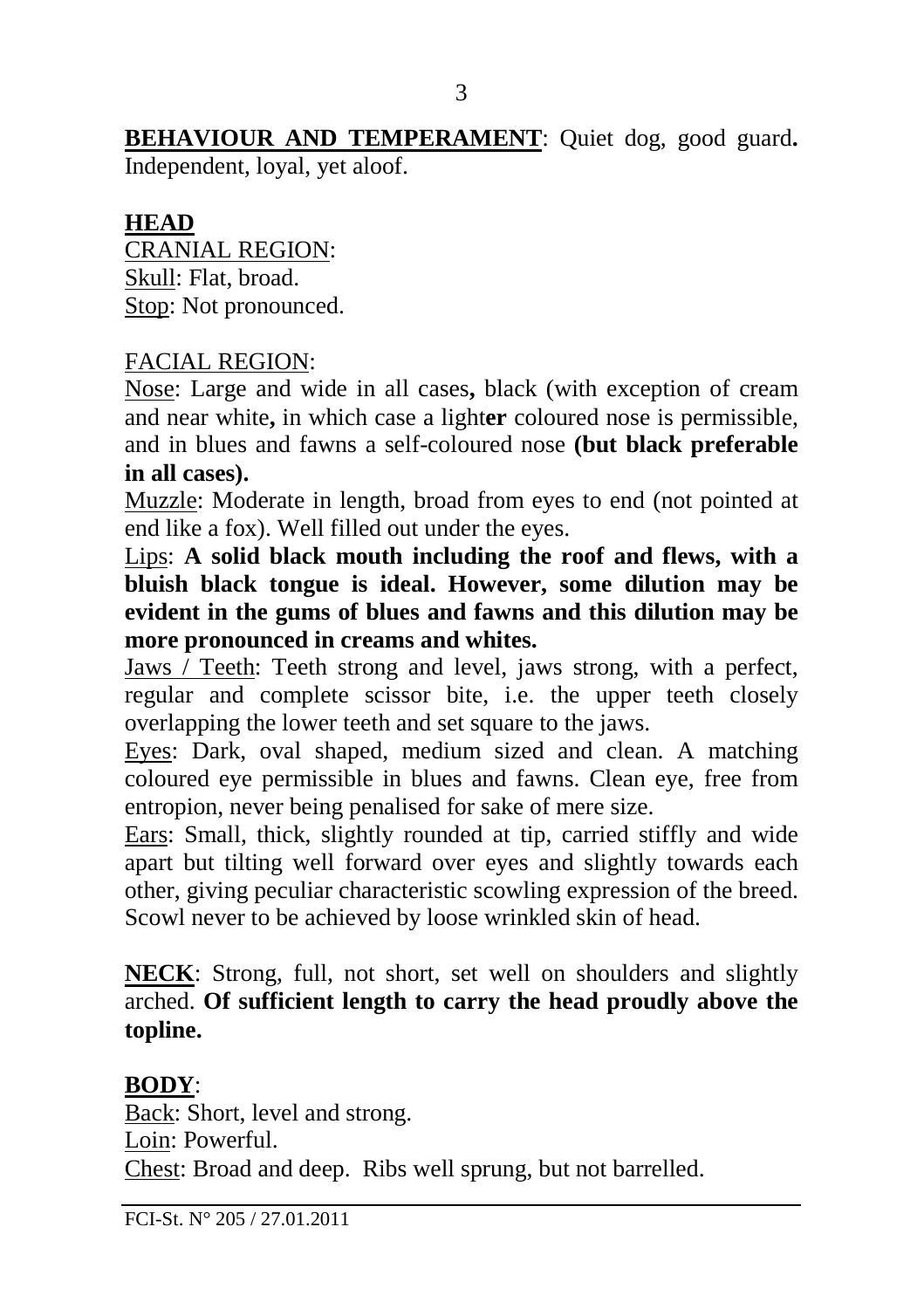**TAIL**: Set high, carried well over back.

# **LIMBS**

FOREQUARTERS: Shoulder: Muscular and sloping. Elbow: **Equidistant between withers and ground.** Forearm: Perfectly straight, w**i**th good bone. Forefeet: Small, round, cat-like, standing well **up** on toes.

HINDQUARTERS:

General appearance: **In profile the foot is directly under the hip joint.** 

Thigh: **Well developed.** 

Stifle (Knee): **Only slight bend.**

Lower thigh: **Well developed.**

Metatarsus (Rear pastern): **Hocks well** let down. From hocks downwards to appear straight, never flexing forward.

Hind feet: Small, round, cat-like, standing well **up** on toes.

**GAIT / MOVEMENT**: **Relatively** short **striding, hind feet not lifted high, appearing to skim the ground, resulting in pendulum like action when seen in profile. Its distinctive short-striding gait allows it to move freely, never lumbering and with excellent endurance.** Forelegs and hindlegs moving parallel to each other and straight forward. **Dogs should always be able to move freely and soundly without any sign of distress.** 

## **COAT**:

Hair: Either rough or smooth.

Rough: Profuse, abundant, dense, straight and stand-off **but not excessive in length.** Outer coat coarse, with soft woolly undercoat.

Especially thick round neck forming mane or ruff and with good culottes or breechings on back of thighs.

Smooth: Coat short, dense, straight, upstanding, not flat, plush-like in texture.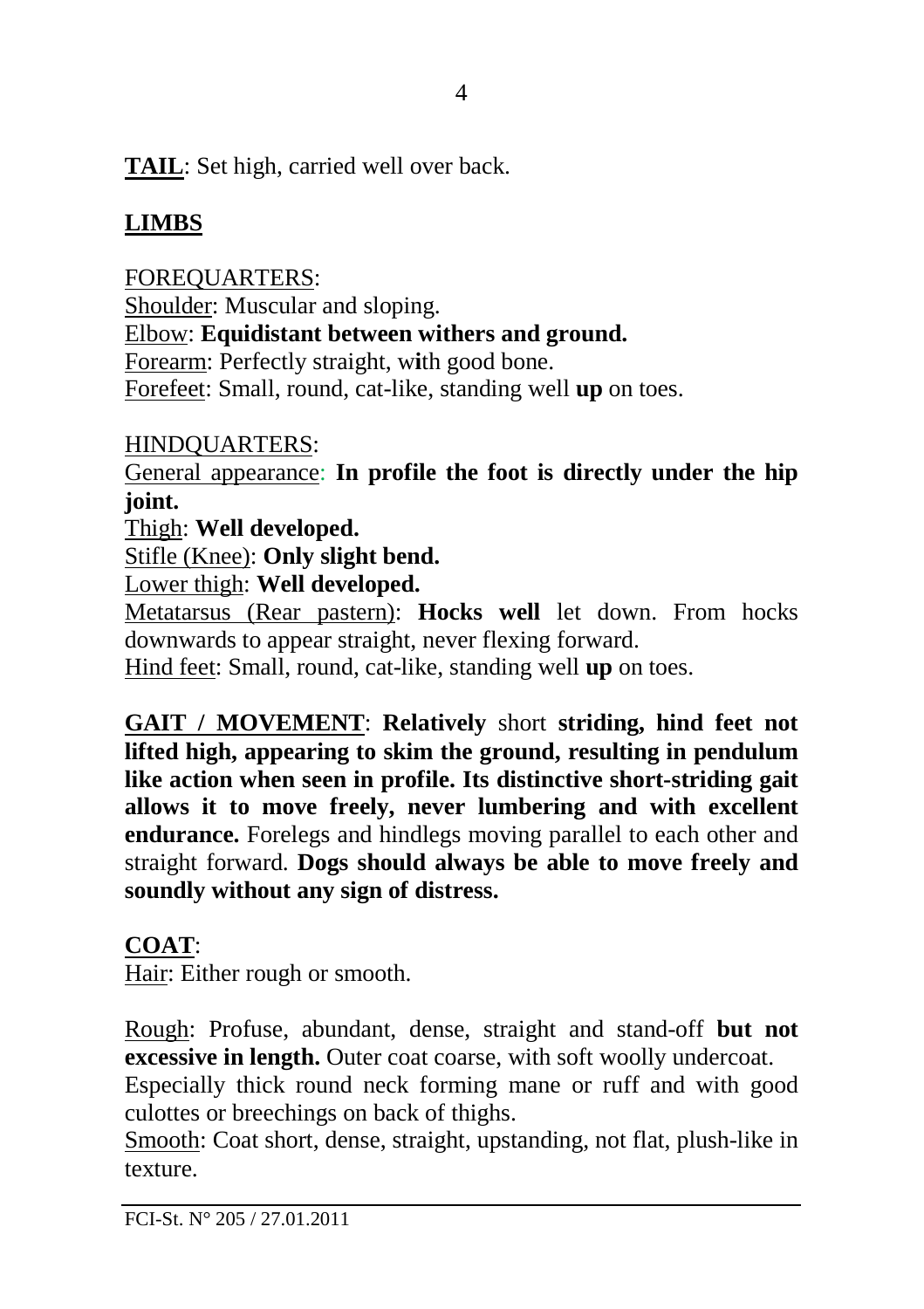Any artificial shortening of the coat which alters the natural outline or expression should be penalised, **with the exception of feet which may be tidied.** 

Colour: Whole coloured black, red, blue, fawn, cream or white, frequently shaded but not in patches or parti-coloured (underpart of tail and back of thighs frequently of a lighter colour).

#### **SIZE**:

Height at the withers: Males: 48 - 56 cms. Females: 46 - 51 cms.

**FAULTS:** Any departure from the foregoing points should be considered a fault and the seriousness with which the fault should be regarded should be in exact proportion to its degree and its effect upon the health and welfare of the dog.

### **DISQUALIFYING FAULTS**

- Aggressive or overly shy.
- Any dog clearly showing physical or behavioural abnormalities shall be disqualified.

### **N.B.**:

- Male animals should have two apparently normal testicles fully descended into the scrotum.
- Only functionally and clinically healthy dogs, with breed typical conformation should be used for breeding.

### **The latest amendments are in bold characters.**